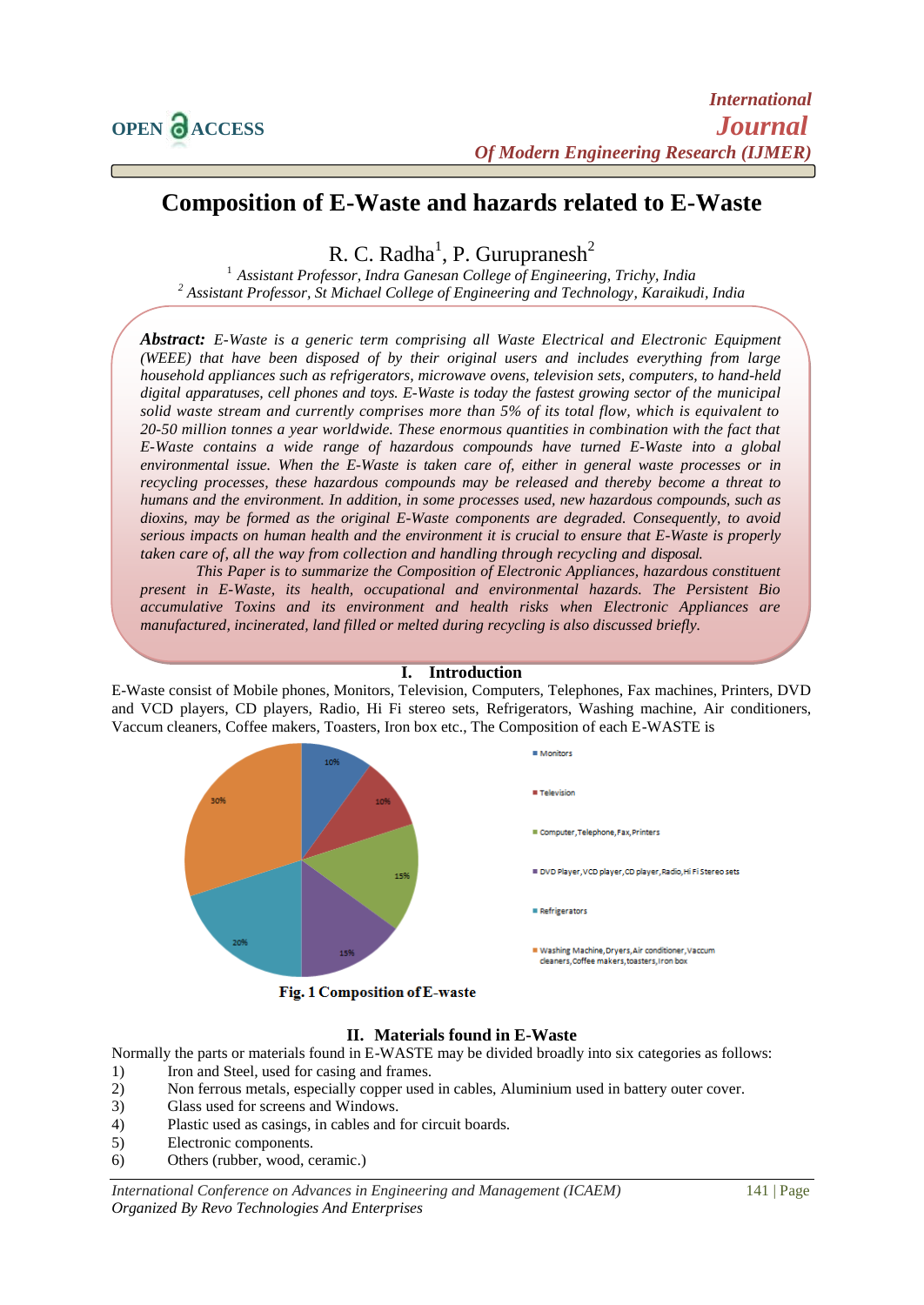## **III. Composition of Electronic Appliances by Weight percentage**

From the survey it is cleared that most of the E-WASTE comes from Computers, Mobile Phones, Television, Refrigerator and washing machine. So it is mandatory to know about the composition of Electronic Appliances. If we know the composition then only it is possible to find the hazardous constituent of E-WASTE and metal recovery from E-WASTE. The composition of each and every appliance in terms of its weight percentage is given as



*International Conference on Advances in Engineering and Management (ICAEM)* 142 | Page *Organized By Revo Technologies And Enterprises*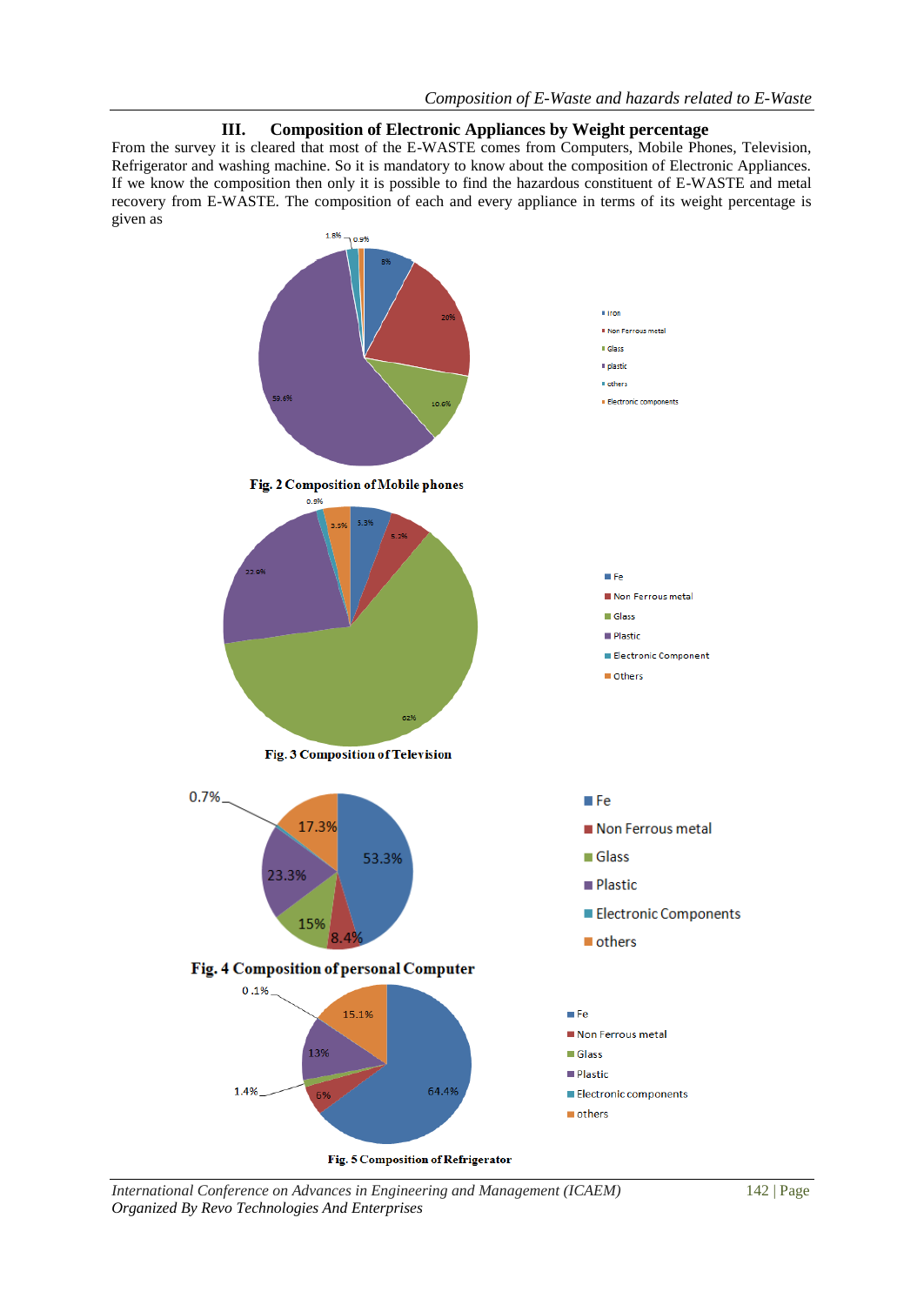

### **IV. Hazardous Constituent of E-Waste**

Electrical and Electronic Appliances are made up of various types of metals, Plastic, Polymers etc.., When these appliances are discarded as waste then only the E-WASTE problem arises and E-WASTE is not hazardous waste per-se. However, the hazardous constituents present in the E-WASTE render it hazardous when such wastes are dismantled and processed. Since it is only at this stage that they pose hazard to health and environment. Table 1.1, 1.2, 1.3 summarises the hazardous constituent present in E-WASTE, health effects due to that hazards, Occupational and environmental hazards due to the components.

The hazard may be solid, liquid or gas based on the treatment techniques used. In Cathode Ray Tube treatment no liquid is used to recover picture tube, Phosphor coating and copper yoke, so it is dry process. But recovery of glass need acid and the end products that is neck glass, funnel glass and panel glass are solids. So in Cathode Ray Tube air emission in the form of dust coming from recovery of components is hazardous. Recovery of metals from Printed Circuit Board, Battery, Cold Cathode Lamp are liquids. Metal extraction from these generate effluents and burning of Printed Circuit Board produces air emission. Recovery of plastic from electronic appliances is liquids and the hazard arises here is mixed E-WASTE fraction.

| <b>Electronic Equipment or</b><br><b>Sources of E-WASTE</b><br>Component |                                                                                                                                                           | <b>Hazardous</b> constituent                                                                                                                            |  |
|--------------------------------------------------------------------------|-----------------------------------------------------------------------------------------------------------------------------------------------------------|---------------------------------------------------------------------------------------------------------------------------------------------------------|--|
| <b>Printed Circuit boards</b>                                            | Mobile phones, Computer, TV,<br>Printers etc.,                                                                                                            | Lead, Beryllium, Antimony,<br>Brominated Flame Retardants, Silicon<br>Oxide, Cadmium Oxide, Aluminium<br>Oxide, Chlorinated and Inorganic<br>Compounds. |  |
| Cold Cathode Lamp (Gas<br>discharge lamp)                                | Used for backlighting LCD's                                                                                                                               | Mercury                                                                                                                                                 |  |
| <b>LED</b>                                                               | <b>Printed Circuit boards</b>                                                                                                                             | Gallium Arsenide                                                                                                                                        |  |
| Resistor, Capacitor, micro chip                                          | <b>Printed Circuit boards</b>                                                                                                                             | Poly Chlorinated Biphenyls                                                                                                                              |  |
| Electrolytic Capacitor(L/D<br>25mm)                                      | <b>Printed Circuit boards</b>                                                                                                                             | Glycol                                                                                                                                                  |  |
| Freons (CFC, HCFC, HFC, HC)                                              | Refrigerator                                                                                                                                              | <b>Ozone Depleting substances</b>                                                                                                                       |  |
| <b>Batteries</b>                                                         | Portable Electronic Devices(laptops,<br>Mobile phones), Portable power tools                                                                              | Mercury, Cadmium, Lithium, lead,<br>nickel, Lead acid, Lithium ion, Nickel<br>metal hydride, Nickel Cadmium,<br>Sulphur                                 |  |
| Thermostats, sensors, Relays,<br><b>Switches</b>                         | Printed Circuit boards, Space heaters,<br>Ovens, Medical Equipment, Thermal<br>Equipment, Air handling unit, pumps,<br>Levelling Devices, Electric ranges | Mercury, Cadmium (switches)                                                                                                                             |  |
| Insulation                                                               | <b>Electrical Devices</b>                                                                                                                                 | Asbestos, Refractory Ceramic Fiber,<br>Ozone Depleting Substances in<br>Insulation foam                                                                 |  |
| Rubber                                                                   | <b>Electrical and Electronic Devices</b>                                                                                                                  | Brominated Flame Retardants,<br><b>Phthalate Plasticizers</b>                                                                                           |  |
| <b>External Electric Cables</b>                                          | Connector in all devices                                                                                                                                  | <b>Brominated Flame Retardants,</b><br><b>Phthalate Plasticizers</b>                                                                                    |  |

#### **Table 1 Hazardous constituent of E-WASTE**

*International Conference on Advances in Engineering and Management (ICAEM)* 143 | Page *Organized By Revo Technologies And Enterprises*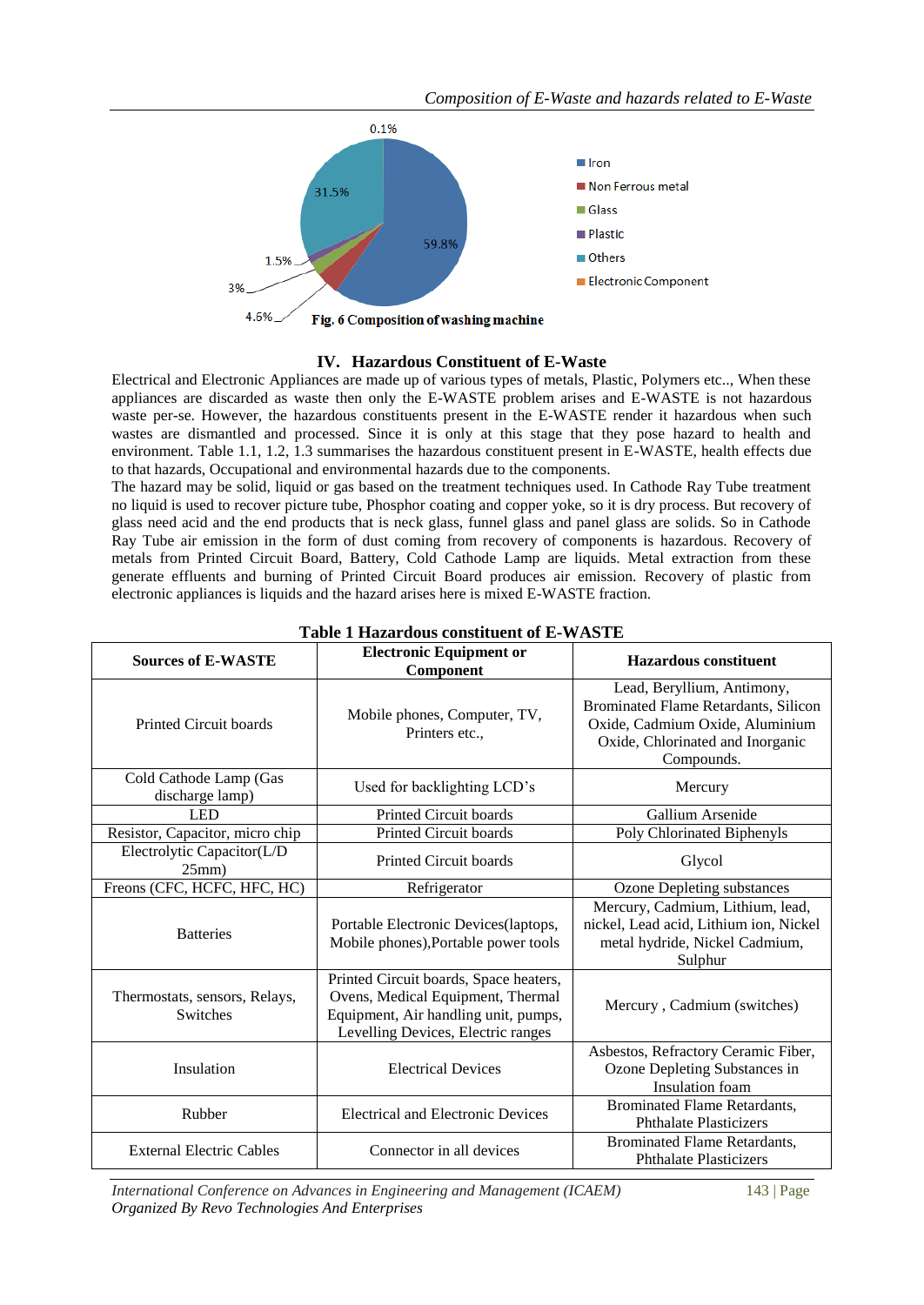| Condenser, Transformer                                                                                          | Power supply units and Stabilisers,<br>Converting devices                          | Poly Chlorinated Biphenyls                                                                                                                                                      |
|-----------------------------------------------------------------------------------------------------------------|------------------------------------------------------------------------------------|---------------------------------------------------------------------------------------------------------------------------------------------------------------------------------|
| Power supply boxes which<br>contain Silicon Controlled<br>rectifiers and X-ray lenses                           | <b>Electrical and Electronic Devices</b>                                           | Beryllium                                                                                                                                                                       |
| <b>Toner Cartridges</b>                                                                                         | Laser printer, Photo copying machine,<br>Fax machine                               | Carbon particle and polymer, 7%<br>carbon black, fine toner powder, tin                                                                                                         |
| Ink toners in printers, Printer<br>drum in photo copying machine                                                | Ink jet printers, Photo copying<br>machine                                         | Cadmium                                                                                                                                                                         |
| Photo drums                                                                                                     | Older photo copying machine                                                        | Selenium                                                                                                                                                                        |
| Floppy disc, Data tapes                                                                                         | Computer, DVD player, Tape<br>Recorder                                             | Chromium                                                                                                                                                                        |
| Solder metal glue                                                                                               | Printed Circuit boards                                                             | Lead                                                                                                                                                                            |
| Chip resistor, Semiconductor<br>Devices                                                                         | Printed Circuit boards                                                             | Cadmium                                                                                                                                                                         |
| Glass panels, Gaskets                                                                                           | Computer monitor                                                                   | Lead                                                                                                                                                                            |
| Front panel                                                                                                     | Cathode Ray Tube                                                                   | Cadmium                                                                                                                                                                         |
| Mother Board                                                                                                    | Computer                                                                           | Beryllium                                                                                                                                                                       |
| Cabling                                                                                                         | Computer housing                                                                   | Plastics including PVC                                                                                                                                                          |
| Corrosion protection of untreated<br>and galvanized steel plates,<br>decorator or hardner for steel<br>housings | Housing of Household Appliances                                                    | Hexavalent chromium                                                                                                                                                             |
| Interior of CRT plate                                                                                           | Cathode Ray Tube                                                                   | Phosphor                                                                                                                                                                        |
| Wires and Cables                                                                                                | Connector to all Household<br>Appliances                                           | Poly Vinyl Chloride                                                                                                                                                             |
| Outer cover of all Household<br>Plastics<br>Appliances                                                          |                                                                                    | Phthalates as Plasticizer, Metals like<br>organo tin, Lead, Cadmium as<br>stabilizer, Teflon for thermal<br>Degradation process and Brominated<br>Compounds as Flame Retardants |
| <b>Liquid Crystal Displays</b>                                                                                  | Electronic Equipment contain flat<br>display(Mobile phones, Note book<br>Computer) | Liquid Display embedded between<br>display glass and Electrical control<br>Equipment), Phosphor, Flame<br>Retardants, Antimony.                                                 |
| Cathode Ray Tube                                                                                                | Older desktop computers, Television<br>set                                         | Lead, Phosphor, Hexavalent<br>chromium, Lead Oxide (Cone glass,<br>Neck glass, Funnel glass), Antimony<br>and Barium Sulphide in Screen glass<br>or panel glass.                |
| Fluorescent phosphor layer                                                                                      | Cathode Ray Tube screen                                                            | Rare earth metal                                                                                                                                                                |

*International Conference on Advances in Engineering and Management (ICAEM)* 144 | Page *Organized By Revo Technologies And Enterprises*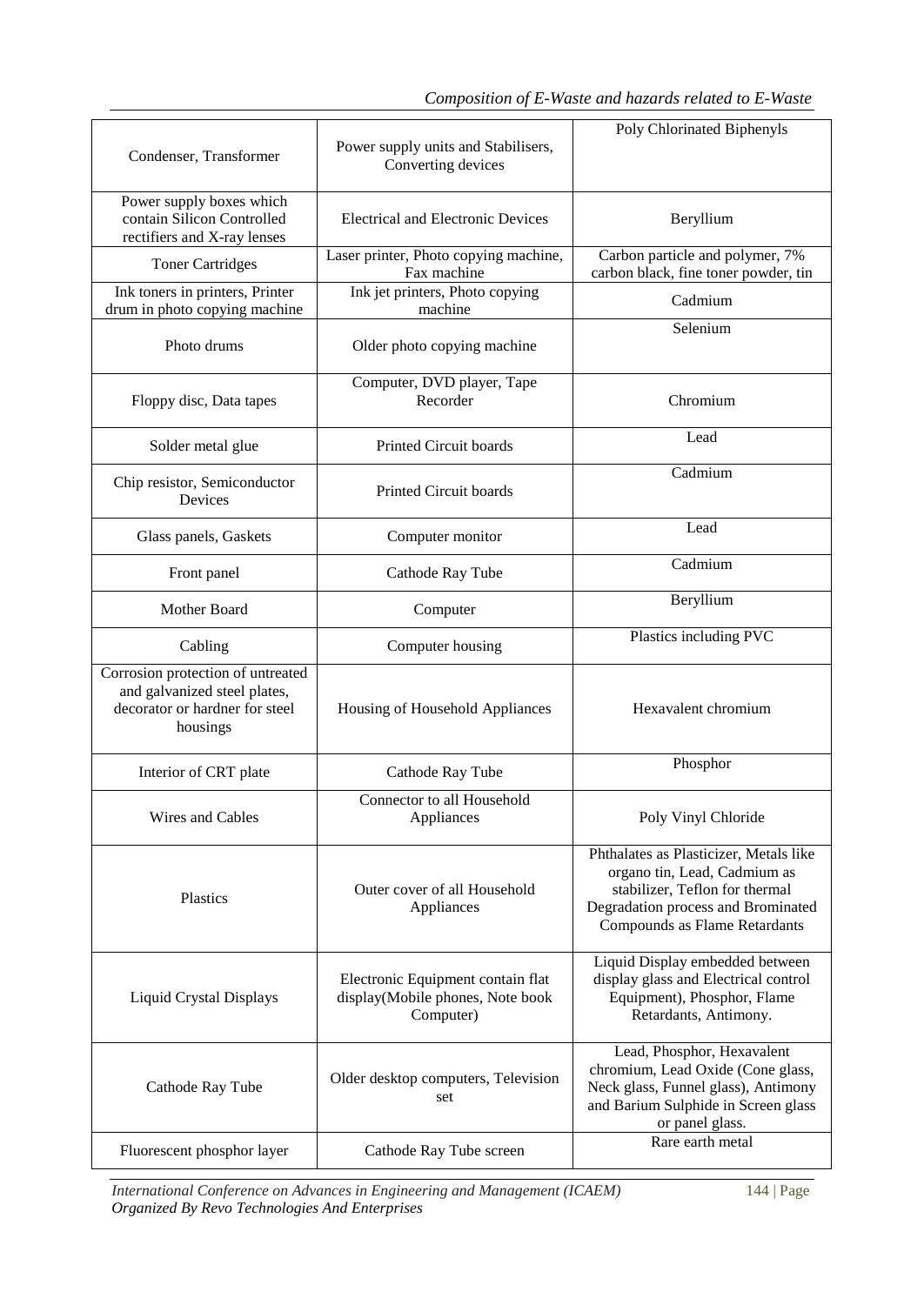*Composition of E-Waste and hazards related to E-Waste*

| Electron gun                 | Cathode Ray Tube screen | Nickel                    |
|------------------------------|-------------------------|---------------------------|
| Getter plate in Electron gun | Cathode Ray Tube screen | Barium and its compounds. |

| Table 2 Health effects of the contaminants |  |
|--------------------------------------------|--|
|                                            |  |

| <b>Constituent</b>                       | <b>Health effects</b>                                               |  |
|------------------------------------------|---------------------------------------------------------------------|--|
|                                          | Damage to central and peripheral nervous systems, blood systems and |  |
| Lead (Pb)                                | kidney damage.                                                      |  |
|                                          | Affects brain development of children.                              |  |
|                                          | Toxic irreversible effects on human health.                         |  |
| Cadmium (Cd)                             | Accumulates in kidney and liver.                                    |  |
|                                          | Causes neural damage.                                               |  |
|                                          | Chronic damage to the brain.                                        |  |
| Mercury (Hg)                             | Respiratory and skin disorders due to bioaccumulation in fishes.    |  |
|                                          | Asthmatic bronchitis.                                               |  |
| Hexavalent chromium                      | DNA damage.                                                         |  |
|                                          | Burning produces dioxin. It causes Reproductive and                 |  |
| Plastics including PVC                   | developmental problems, Immune system damage,                       |  |
|                                          | Interfere with regulatory hormones                                  |  |
| <b>Brominated Flame Retardants (BFR)</b> | Disrupts endocrine system functions                                 |  |
|                                          | Short term exposure causes:                                         |  |
| Barium (Ba)                              | Muscle weakness,                                                    |  |
|                                          | Damage to heart, liver and spleen.                                  |  |
|                                          |                                                                     |  |
|                                          | Carcinogenic (lung cancer)                                          |  |
|                                          | Inhalation of fumes and dust. Causes chronic beryllium disease or   |  |
| Beryllium (Be)                           | beryllicosis. Skin diseases                                         |  |
|                                          |                                                                     |  |
|                                          |                                                                     |  |

| Table 3 Occupational and environmental hazard of the E-WASTE components |  |
|-------------------------------------------------------------------------|--|
|-------------------------------------------------------------------------|--|

| <b>E-WASTE</b><br>Components                       | <b>Process</b>                                                 | Potential occupational Hazard                                                                                                                                    | Potential Environmental<br>Hazard                                                                                                                                        |
|----------------------------------------------------|----------------------------------------------------------------|------------------------------------------------------------------------------------------------------------------------------------------------------------------|--------------------------------------------------------------------------------------------------------------------------------------------------------------------------|
| Cathode ray tubes<br>(CRTs)                        | Breaking and removal<br>of<br>copper yoke and<br>dumping.      | Silicosis.<br>Inhalation or contact with<br>phosphor<br>containing cadmium or other<br>metals.                                                                   | Lead, Barium and other heavy<br>metals leaching into<br>groundwater, release of toxic<br>phosphor.                                                                       |
| <b>Printed Circuit</b><br><b>Boards</b>            | Disordering and<br>removing computer<br>chips.                 | Tin and lead Inhalation.<br>Possible brominated<br>dioxin, beryllium,<br>Cadmium, mercury Inhalation.                                                            | Air emission of brominated<br>dioxin, beryllium,<br>cadmium, mercury, Tin and<br>lead                                                                                    |
| Dismantled Printed<br>Circuit Board<br>processing. | Open burning of<br>waste boards to<br>remove inside<br>metals. | Toxicity to workers and<br>nearby<br>residents from tin, lead,<br>brominated<br>dioxin, beryllium, cadmium<br>and mercury inhalation.<br>Respiratory irritation. | Tin and lead Contamination of<br>immediate Environment<br>including surface and ground<br>waters.<br>Brominated Dioxins, beryllium,<br>cadmium and Mercury<br>emissions. |